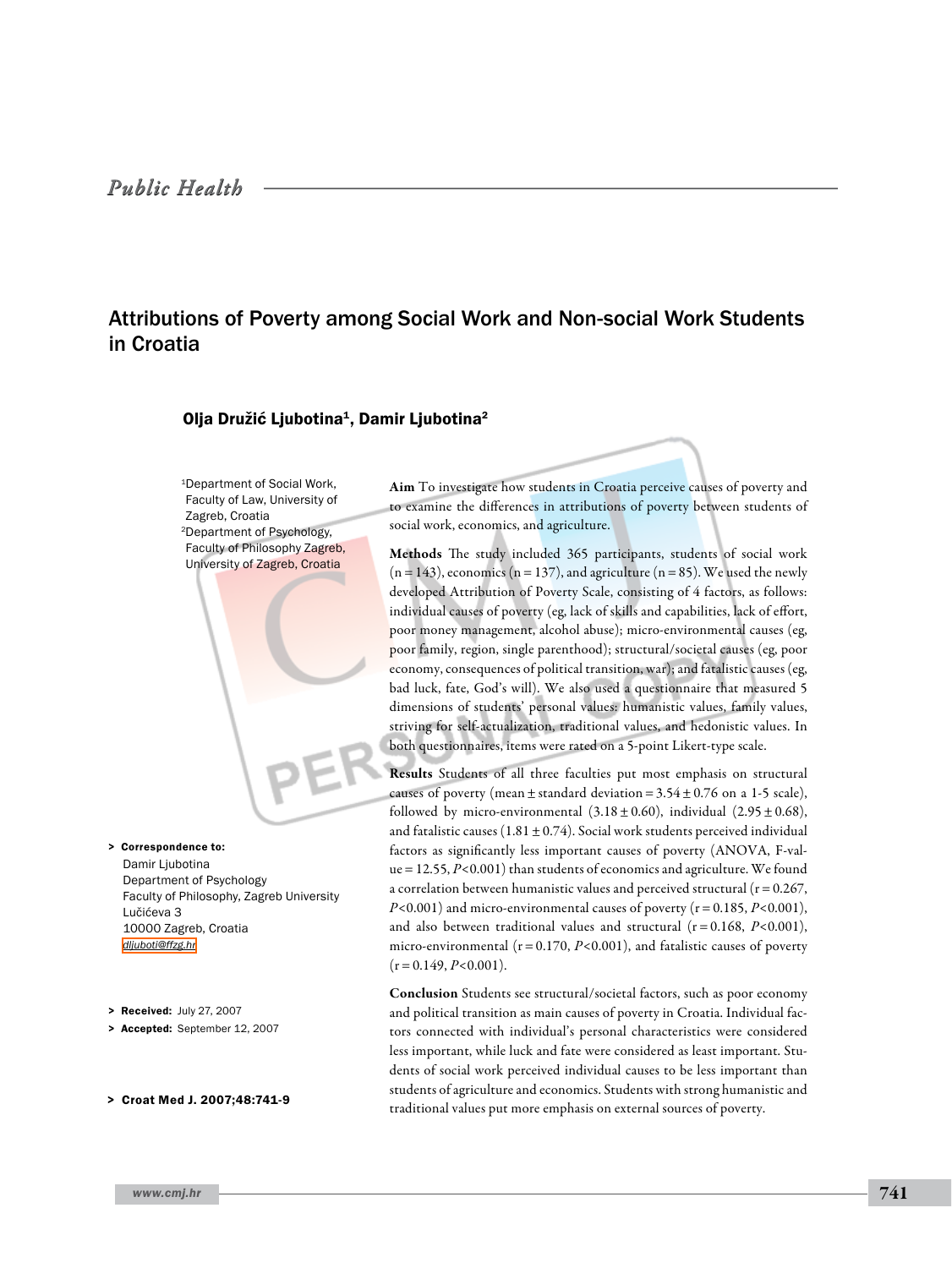For a long time there were two opposing attitudes about the causes of poverty. Some believed that poverty arose from individual differences, while others believed that poverty should be attributed to economic, political, and cultural factors, operating on a higher, societal level (1).

Exploring common perceptions about causes of poverty, Feagin (2) was the first to systematically study multiple aspects of poverty in different social groups, and found 11 types of beliefs about the causes of poverty, grouping them into 3 categories. His findings were confirmed in other studies (3-11).

The first category include individual or internal causes, explaining poverty in terms of a specific lifestyle of the poor, such as lack of capability, effort, and thrift, laziness, or alcohol abuse. The second category include structural or external causes (5,6,9,12), attributing poverty to unfriendly social, political, cultural, and economic factors such as uneven distribution of wealth, exploitation of the poor, low education levels, low income, or unequal social opportunities. The third group of perceived causes, which Feagin called fatalism, include reasons such as bad luck, illness, fate, or God's will.

The first type of beliefs is based on the presumption that the poor themselves are responsible for their condition, while the other two are based on the idea that they were put in that position by external forces.

Some studies conducted in different countries have found factorial structures that are different from this one. For example, Sheck (5) described 4 factors that indicate beliefs regarding causes of poverty: personal factors, lack of opportunities, exploitation, and fate. Other authors found between 3 (4,13) and 5 factors (11).

After the economic transition and the war in Croatia there were many debates on causes of poverty, but there was no empirical research either on objective causes of poverty, or attitudes, stereotypes, and attributions for causes of poverty. This study presents a contribution to the research of perceived causes of poverty in Croatia, a country burdened with war consequences and political and economic transition at the same time, which led to impoverishment of the society and one part of the population. Poverty is one of the main interests in the field of social work, and future social workers are expected to show greater understanding for the poor. This is the reason why we compared social work and non-social work students in order to examine potential differences in perceived causes of poverty by future experts who will work with the poor and those who will not professionally deal with the people in need.

# **Participants and methods**

## *Participants*

We surveyed a convenience sample of 365 students from Zagreb University. The sample consisted of students with 3 different major subjects: social work (38% of all senior students of third and fourth year of study), economics (7%), and agriculture (20%). It is common to use social work students in this type of research (8), since their field of study exposes them to people in need and develops their sensitivity for such issues. We chose students of economics because of their exposure to information on economic issues on a wider scale, and students of agriculture because they do not come in touch with economic issues or have direct contact with people as a part of their study. Only senior students were included, because we assumed that younger students still had not formed all social attitudes specific for their professional groups.

#### *Demographic data*

The majority of social work students were women (n=139/143, 97.2% female), which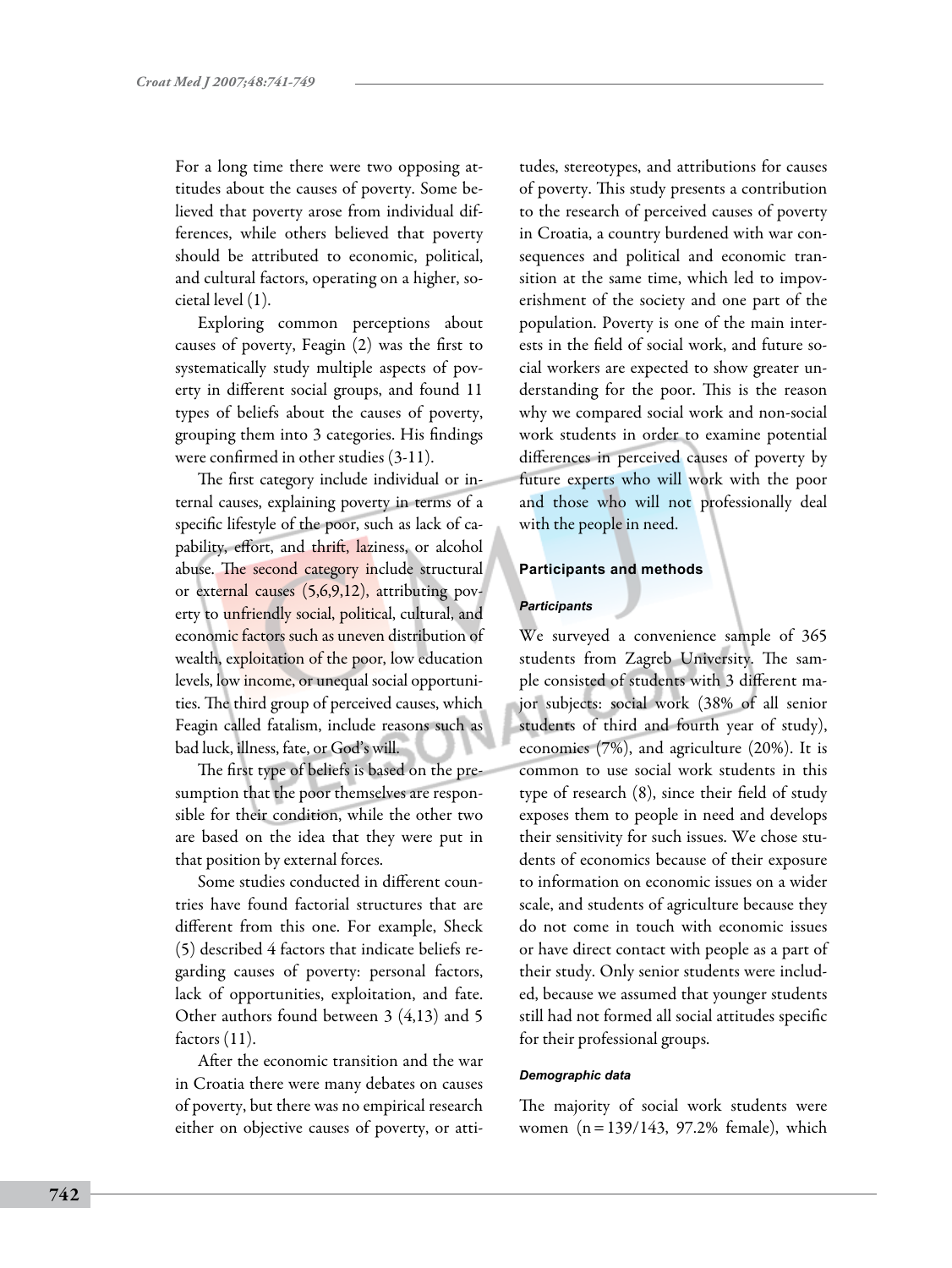reflected their actual representation in the student population, while the other two groups provided a better gender balance (n=40/85, 47.6% female students for agriculture and  $n=84/137$ , 61.3% female students for economics) (Table 1).

| <b>Table 1.</b> Sociodemographic characteristics of 365 students in-<br>cluded in study |                     |  |  |  |  |
|-----------------------------------------------------------------------------------------|---------------------|--|--|--|--|
| Parameter                                                                               | No. (%) of students |  |  |  |  |
| University school:                                                                      |                     |  |  |  |  |
| social work                                                                             | 143 (39.2)          |  |  |  |  |
| agriculture                                                                             | 85 (23.3)           |  |  |  |  |
| economics                                                                               | 137 (37.5)          |  |  |  |  |
| Gender:                                                                                 |                     |  |  |  |  |
| male                                                                                    | 100 (27.6)          |  |  |  |  |
| female                                                                                  | 265 (72.6)          |  |  |  |  |
| Year of study:                                                                          |                     |  |  |  |  |
| third                                                                                   | 79 (21.6)           |  |  |  |  |
| fourth                                                                                  | 286 (78.4)          |  |  |  |  |

### *Method*

Questionnaires were distributed during April and May 2007, during regular classes at the University. They were anonymous and all participants were fully informed about the goals of the research and gave verbal consent. All of the participants provided valid answers on general demographic questions and on questions in the two questionnaires. The study way approved by the ethical committee of the Department of Psychology of the Faculty of Philosophy, Zagreb.

## *Instruments*

a) The first part of questionnaire provided general data on sex, year of the study, and their major subject.

b) Attribution of Poverty Questionnaire is an instrument created for the purpose of this study. It was designed to measure participants' perception about causes of poverty. It has 24 items which are assessed on a 5-point Likert-type scale  $(1 - not agree at all, 5 - com$ pletely agree). Total score range on items and subscales varied from 1 to 5. A higher score implied stronger agreement regarding the importance of the specific cause of poverty.

The instruction stated: "Members of our society live in different financial conditions, whereas causes of poverty may vary from case to case. The following statements describe some of the possible reasons why some people become poor. Please rate to which extent you agree with these statements, ie, how well the statement explains the reasons why some people in our country are poor."

The questionnaire is a modified version of Feagin's (2) Attribution for Poverty Scale, consisting of 11 items, covering 3 factors: individual, structural, and fatalistic. The questionnaire used in this research, in addition to Feagin's 3 original factors, produced a 4th factor – microenvironmental or cultural factor (4).

Since this was the first application of this questionnaire, we also examined its latent structure and psychometric properties.

### *Latent structure of questionnaire*

The principal component analysis with varimax rotation was performed on 24 items that form the scale. The goal of this analysis was to determine the number of independent dimensions of perceived causes of poverty, ie empirically determine possible subscales formed by the items of the Attribution of Poverty Questionnaire.

The analysis resulted in 4 significant principal components according to Kaiser-Guttman's criterion (eigenvalues greater than 1:  $\lambda_1 = 3.55$ ,  $\lambda_2 = 2.71$ ,  $\lambda_3 = 1.64$ , and  $\lambda_4 = 1.52$ ) and the percentage of explained variance by 4 significant components before rotation was 52.35%. Kaiser-Meyer-Olkin measure of sampling adequacy was 0.754. Six items were not included in the final 4 dimensions, because of their high correlations with multiple factors.

Following the results of factor analysis (Table 2), we divided the questionnaire into 4 factors (subscales) as follows: individual causes of poverty (items: 1, 3, 8, 9, 21), structural causes of poverty (items: 5, 6, 20, 24), micro-environ-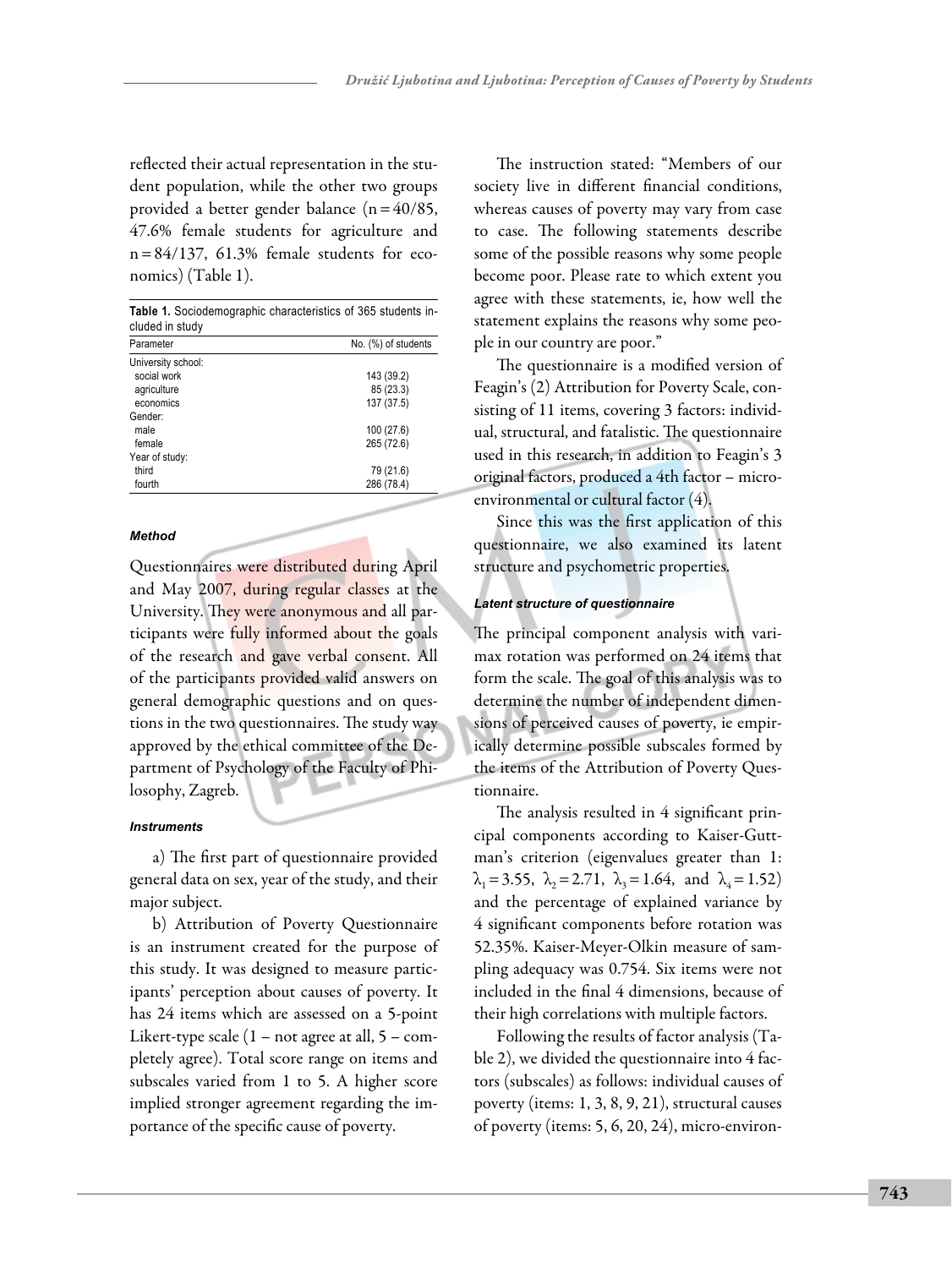|                                                                                                                              |       | Causes of poverty (components):* |                                                      |       |  |
|------------------------------------------------------------------------------------------------------------------------------|-------|----------------------------------|------------------------------------------------------|-------|--|
| Scale Item                                                                                                                   |       |                                  | individual structural micro-environmental fatalistic |       |  |
| They don't now how to manage their finances (item 9)                                                                         | 0.738 |                                  |                                                      |       |  |
| They don 't know how to take advantage of the opportunities offered to them (item 21)                                        | 0.735 |                                  |                                                      |       |  |
| They don't work hard enough (item 3)                                                                                         | 0.724 |                                  |                                                      |       |  |
| They are not resourceful (item 1)                                                                                            | 0.708 |                                  |                                                      |       |  |
| They are generally incapable (item 8)                                                                                        | 0.646 |                                  |                                                      |       |  |
| Country's poor economy brought them to that position (item 5)                                                                |       | 0.800                            |                                                      |       |  |
| The government doesn't help them enough (item 6)                                                                             |       | 0.750                            |                                                      |       |  |
| It's because of the transition in our society (malversations in the economic sector after gaining<br>independence) (item 24) |       | 0.748                            |                                                      |       |  |
| There is little justice in our society (item 20)                                                                             |       | 0.721                            |                                                      |       |  |
| Because of incomplete families (single parents) (item 11)                                                                    |       |                                  | 0.716                                                |       |  |
| They come from a poor family (item 13)                                                                                       |       |                                  | 0.671                                                |       |  |
| Because they have a large family to support (many children) (item 2)                                                         |       |                                  | 0.625                                                |       |  |
| Because of the war and its consequences (item 12)                                                                            |       |                                  | 0.584                                                |       |  |
| They couldn't afford a good education (item 18)                                                                              |       | 0.302                            | 0.493                                                |       |  |
| The environment in which they grew up (neighborhood, region) did not provided equal opportunities for<br>them (item 4)       |       |                                  | 0.457                                                |       |  |
| It's their fate (item 22)                                                                                                    |       |                                  |                                                      | 0.838 |  |
| It's God's will (item 10)                                                                                                    |       |                                  |                                                      | 0.833 |  |
| They had bad luck (item 14)                                                                                                  |       |                                  |                                                      | 0.653 |  |

**\***The principal component analysis is a multivariate statistical data reduction technique used to explain variability among observed variables in terms of fewer unobserved variables called components. Mathematically, components are formed as linear combinations of observed variables. According to common criteria correlations between observed variables and components that are higher then 0.3 can be regarded significant.

mental causes of poverty (items: 2, 4, 11, 12, 13, 18), and fatalistic causes of poverty (items: 10, 14, 22). Internal/individual factors depend solely on the individual, for example lack of effort, motivation, resourcefulness, skill, capability; structural/societal factors reflect the structure of society, ie economy, social policy, or social justice; micro-environmental factors relate to the aspects of individual's life conditions such as number of family members, transgenerational transfer of poverty, housing; and fatalistic factors include bad luck, fate, and random influences. The Cronbach α reliability coefficient was 0.76 for individual factors subscale (4-items), 0.78 for structural factors subscale (4 items), 0.65 for micro-environmental factors subscale (6 items), and 0.70 for fatalistic factors subscale (3 items). The subscales showed good internal consistency, allowing the formation of composite scores.

c) The questionnaire on values used in this research consisted of 15 items relating to different aspects of values. It was a revised version of a questionnaire on values constructed in 2001 (14). Participants were asked to rate how

much each of the values described in the items was important for them personally. Based on their content and previous analyses, some of the items were grouped into five dimensions, factors that represent values in a wider sense: humanistic values (4 items; for example "helping the poor, the ill, and socially rejected"), traditional values (2 items; "living in my own country with my own people"), family values (3 items; "have my own family and children"), strive for selfactualization (2 items; "finish school, gain new knowledge, become an expert in my field"), and hedonistic values (4 items; "have fun, enjoy life, food, and drink"). The scores on each dimension were rescaled to a 1-5 range, where a higher score reflects greater importance of a specific value. The instruction stated: "People value different things in life. Please read the following statements carefully and rate each according to how the things described in them are important to you personally."

#### *Statistical analysis*

The results are presented as frequencies and means  $\pm$  standard deviation (SD). The princi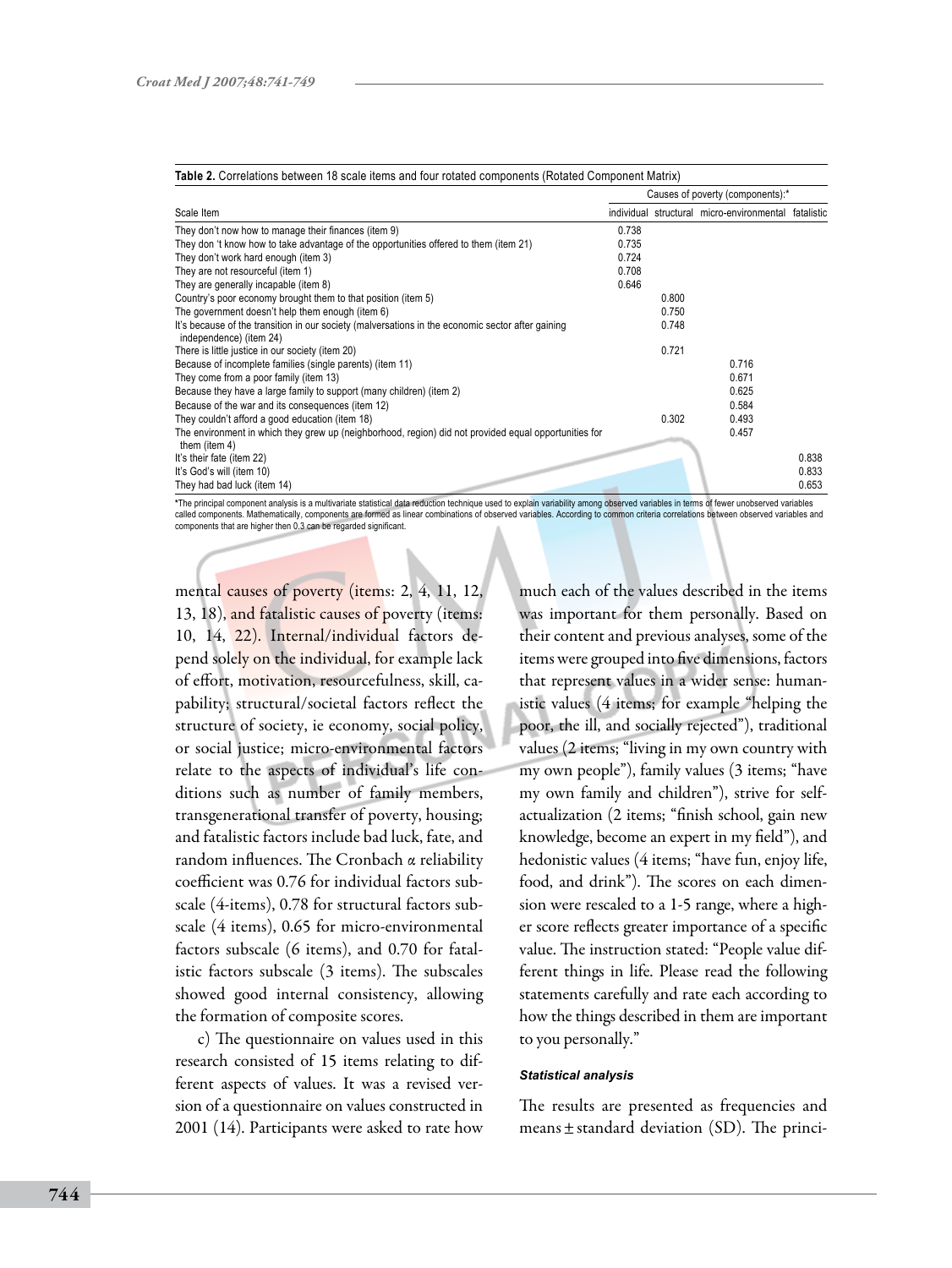pal component analysis with varimax rotation was performed to assess latent structure of the questionnaire. Changes between groups were tested with one-way analysis of variance and post-hoc Scheffe test for independent samples.

Association between attributions of poverty and values were assessed with Pearson correlation coefficient.

We used the Statistical Package for the Social Sciences, version 14.0 (SPSS Inc, Chicago, IL, USA). The level of statistical difference was set at *P*<0.001.

### **Results**

# *Descriptive statistics for the answers on 24 items of the Attribution of Poverty Questionnaire*

In the total sample  $(n=365)$ , most students saw poor economy, lack of financial resources necessary for good education, and consequences of economic transition as the most important out of 24 listed causes of poverty (Table 3).

Less importance was placed on individual factors associated with individual's personal characteristics (they do not work hard enough, they are not resourceful, they are generally incapable), while luck and fate were seen as least important. Students perceived causes of poverty as complex and gave more importance to external influences rather than individual's own responsibility (Table 3).

# *Hierarchy of different perceived causes of poverty*

Following the results of factor analysis, we created 4 subscales describing specific dimensions of causes of poverty. Hierarchical order of these 4 factors showed that most importance is given to structural factors  $(3.54 \pm 0.76)$ , followed by micro-environmental  $(3.19 \pm 0.60)$ , individual  $(2.96 \pm 0.68)$ , and fatalistic factors  $(1.81 \pm 0.74)$  (Figure 1).

|                |                             | Table 3. Frequencies, percentages, means, and standard deviations for 24 items of the questionnaire on attribution of poverty |                                             |            |            |            |           |                 |
|----------------|-----------------------------|-------------------------------------------------------------------------------------------------------------------------------|---------------------------------------------|------------|------------|------------|-----------|-----------------|
| Item           |                             |                                                                                                                               | No. (%) of answers in category <sup>‡</sup> |            |            |            |           |                 |
|                | number* Factor <sup>†</sup> | Item content                                                                                                                  | 1.00                                        | 2.00       | 3.00       | 4.00       | 5.00      | Mean±SD         |
| 5              | <b>STR</b>                  | Country's poor economy brought them to that position                                                                          | 6(1.6)                                      | 33(9.0)    | 92(25.2)   | 172 (47.1) | 62 (17.0) | $3.69 \pm 0.91$ |
| 18             | <b>MIC</b>                  | They couldn't afford a good education                                                                                         | 6(1.7)                                      | 32(8.8)    | 105 (28.9) | 167 (46.0) | 53 (14.6) | $3.63 \pm 0.90$ |
| 24             | <b>STR</b>                  | It's because of the transition in our society (malversations in<br>the economic sector after gaining independence)            | 9(2.5)                                      | 38 (10.4)  | 115(31.5)  | 124 (34.0) | 79 (21.6) | $3.62 \pm 1.01$ |
| 17             | 0                           | They lost their job                                                                                                           | 8(2.2)                                      | 40 (11.0)  | 108 (29.7) | 144 (39.6) | 64 (17.6) | $3.59 \pm 0.97$ |
| $\overline{7}$ | $\Omega$                    | They don't have the necessary ties and connections in<br>order to find a good job                                             | 8(2.2)                                      | 42 (11.6)  | 107 (29.5) | 145 (39.9) | 61(16.8)  | $3.58 \pm 0.97$ |
| 20             | <b>STR</b>                  | There is little justice in our society                                                                                        | 8(2.2)                                      | 51(14.0)   | 128 (35.1) | 119 (32.6) | 59 (16.2) | $3.47 \pm 0.99$ |
| 23             | 0                           | They have low education                                                                                                       | 12(3.3)                                     | 38 (10.4)  | 138 (37.8) | 142 (38.9) | 35(9.6)   | $3.41 \pm 0.92$ |
| 6              | <b>STR</b>                  | The government doesn't help them enough                                                                                       | 10(2.7)                                     | 53 (14.6)  | 132 (36.3) | 122(33.5)  | 47 (12.9) | $3.39 \pm 0.98$ |
| 16             | 0                           | Because of an illness or some physical handicap                                                                               | 11(3.0)                                     | 51(14.0)   | 129 (35.4) | 131 (36.0) | 42 (11.5) | $3.39 \pm 0.97$ |
| 12             | <b>MIC</b>                  | Because of the war and its consequences                                                                                       | 18(5.0)                                     | 38 (10.5)  | 140 (38.6) | 134 (36.9) | 33(9.1)   | $3.35 \pm 0.96$ |
| 21             | <b>IND</b>                  | They don 't know how to take advantage of the<br>opportunities offered to them                                                | 6(1.6)                                      | 68 (18.6)  | 147 (40.3) | 109 (29.9) | 35(9.6)   | $3.27 \pm 0.93$ |
| 4              | <b>MIC</b>                  | The environment in which they grew up (neighborhood,<br>region) hadn't provided equal opportunities for them                  | 26(7.1)                                     | 77 (21.1)  | 100(27.4)  | 117(32.1)  | 45 (12.3) | $3.21 \pm 1.13$ |
| 13             | <b>MIC</b>                  | They come from a poor family                                                                                                  | 14(3.8)                                     | 72 (19.7)  | 137 (37.5) | 116 (31.8) | 26(7.1)   | $3.19 \pm 0.96$ |
| 9              | <b>IND</b>                  | They don't now how to manage their finances                                                                                   | 18(4.9)                                     | 76 (20.9)  | 148 (40.7) | 95 (26.1)  | 95(7.4)   | $3.10 \pm 0.98$ |
| 19             | 0                           | They are addicted to drugs                                                                                                    | 38 (10.4)                                   | 87 (23.9)  | 107 (29.4) | 79 (21.7)  | 53 (14.6) | $3.06 \pm 1.21$ |
| 15             | 0                           | They have an alcohol dependency problem                                                                                       | 37(10.1)                                    | 82 (22.5)  | 116 (31.8) | 91(24.9)   | 91(10.7)  | $3.04 \pm 1.14$ |
| 2              | <b>MIC</b>                  | Because they have a large family to support (many children)                                                                   | 25(6.8)                                     | 79 (21.6)  | 142 (38.9) | 101(27.7)  | 18 (4.9)  | $3.02 \pm 0.98$ |
| 3              | <b>IND</b>                  | They don't work hard enough                                                                                                   | 25(6.9)                                     | 94 (25.8)  | 152 (41.8) | 69 (19.0)  | 24(6.6)   | $2.93 \pm 0.99$ |
| 1              | <b>IND</b>                  | They are not resourceful                                                                                                      | 20(5.5)                                     | 106(29.0)  | 164 (44.9) | 66 (18.1)  | 9(2.5)    | $2.83 \pm 0.87$ |
| 11             | <b>MIC</b>                  | Because of incomplete families (single parents)                                                                               | 54 (14.9)                                   | 93(25.6)   | 127(35.0)  | 81 (22.3)  | 8(2.2)    | $2.71 \pm 1.04$ |
| 8              | <b>IND</b>                  | They are generally incapable                                                                                                  | 41 (11.3)                                   | 120(33.0)  | 141 (38.7) | 49 (13.5)  | 13(3.6)   | $2.65 \pm 0.97$ |
| 14             | FAT                         | They had bad luck                                                                                                             | 88 (24.1)                                   | 112 (30.7) | 111 (30.4) | 43 (11.8)  | 11(3.0)   | $2.39 \pm 1.07$ |
| 22             | FAT                         | It's their fate                                                                                                               | 216 (59.3)                                  | 90(24.7)   | 43 (11.8)  | 7(1.9)     | 8(2.2)    | $1.63 \pm 0.92$ |
| 10             | FAT                         | It's God's will                                                                                                               | 276 (75.6)                                  | 45 (12.3)  | 30(8.2)    | 10(2.7)    | 4(1.1)    | $1.41 \pm 0.84$ |

\*Items ranked from the first to the last according to their mean value (higher rank means stronger agreement with the statement).<br>†Description of factor: IND – individual causes of poverty; STR – structural causes of pover

‡1 – not agree at all, 5 – completely agree.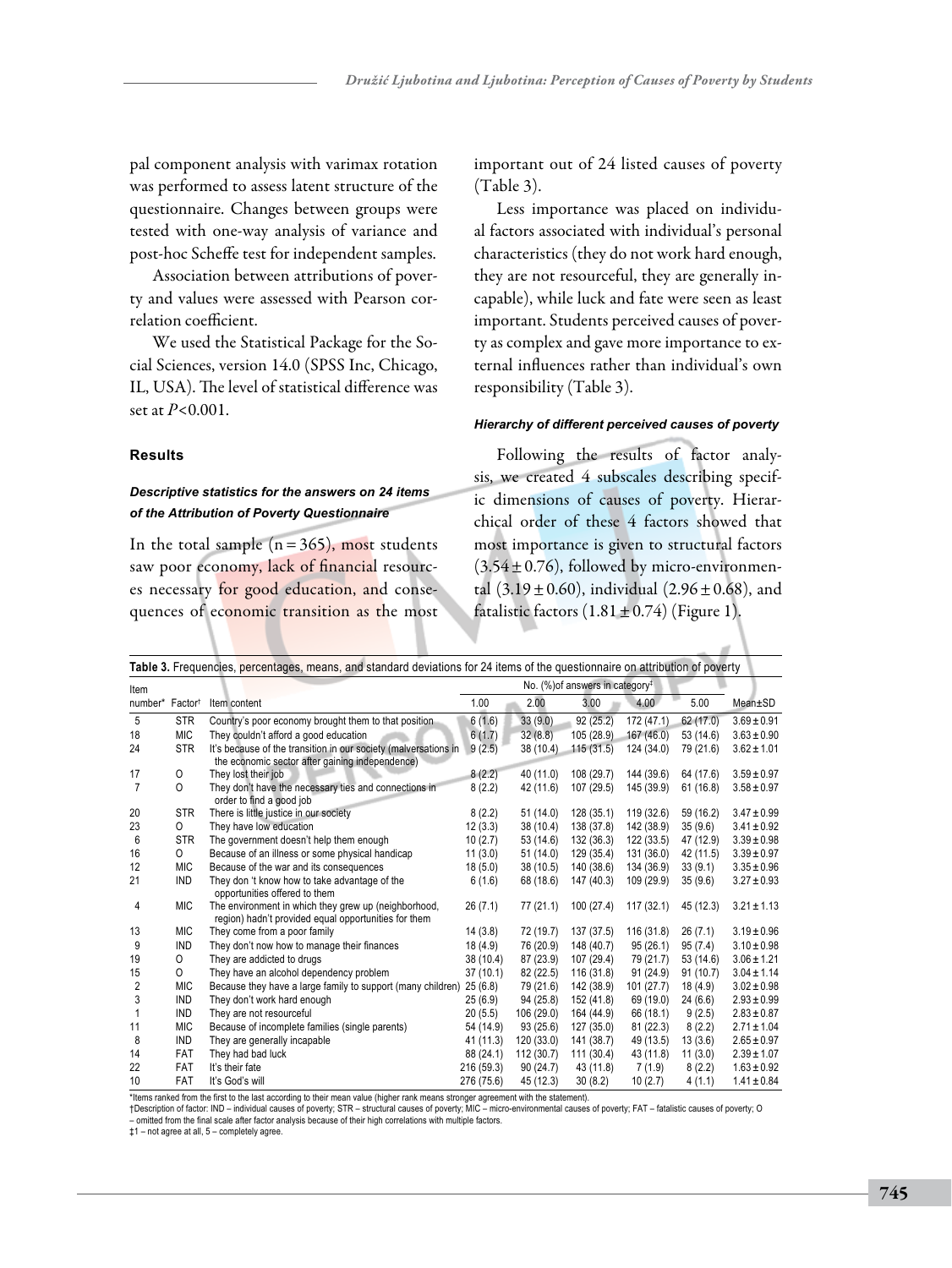

**Figure 1.** Average scores on the 4 different dimensions of causes of poverty for the whole sample.

Students gave similar importance to microenvironmental and individual causes of poverty.

# *Differences between students of different fields in attributions for poverty*

Social work students considered individual factors significantly less important than non-social-work students (F=12.546, *P*<0.001) (Table 4). Post-hoc Scheffe test analyses showed that social work students differed significantly from students of agriculture (*P*<0.001) and economics (*P*<0.001), while students of agriculture and economics did not differ significantly between themselves  $(P=0.456)$ .

On other three dimensions, there were no significant differences between the three groups. Additional analyses showed that students' gender did not influence attributions for poverty.

# *Correlations between values and attributions of poverty*

We found low but significant correlations between attributions of poverty and humanistic values (Table 5). Students who had strong humanistic values showed a tendency to see causes of poverty in society and micro-envi-

**Table 5.** Spearman correlations between the perceived causes of poverty and values

| Causes                 | Values   |          |          |          |                                                             |
|------------------------|----------|----------|----------|----------|-------------------------------------------------------------|
| of poverty             |          |          |          |          | humanistic family traditional hedonistic self-actualization |
| Individual             | $-0.104$ | $-0.059$ | $-0.019$ | $0.184*$ | 0.044                                                       |
| Structural             | $0.267*$ | 0.082    | $0.168*$ | 0.082    | 0.057                                                       |
| Micro<br>environmental | $0.185*$ | 0.095    | $0.170*$ | 0.053    | 0.035                                                       |
| Fatalistic             | 0.030    | $-0.037$ | $0.149*$ | 0.075    | $-0.056$                                                    |
| $*P<0.001$             |          |          |          |          |                                                             |

ronment rather than in personal characteristics of the poor.

Traditional values were correlated with external, but also with fatalistic causes of poverty. Hedonistic values correlated with individual causes of poverty. Participants who expressed strong belief in hedonistic values tended to see causes of poverty in individual traits as well. The strength of striving for selfactualization and family values had no connection with attribution of poverty.

## **Discussion**

Factor analysis of the Attribution of Poverty Scale showed 4 distinct factors to which one can attribute poverty. Three of the factors equal Feagin's Poverty scale, which consisted of three factors: individual, structural, and fatalistic (2). Similar studies conducted in other countries have found factorial structures that differed from this construct. For example, Sheck (5) found the following 4 factors: personal factors, lack of opportunities, exploitation, and fate. Attribution of poverty questionnaire used by Hine et al (11), also a modified version of the Feagin's scale, consisted of

**Table 4.** Means, standard deviations and results of analysis of variance on four subscales for students of three schools of Zagreb **University** 

| Factor/subscale                                       | Social work      | Agriculture      | Economics        | F-value |          |
|-------------------------------------------------------|------------------|------------------|------------------|---------|----------|
| Individual                                            | $2.75 \pm 0.615$ | $3.16 \pm 0.639$ | $3.05 \pm 0.715$ | 12.546  | $0.001*$ |
| Structural                                            | $3.54 \pm 0.699$ | $3.60 \pm 0.847$ | $3.50 \pm 0.763$ | 0.481   | 0.619    |
| Micro-Environmental                                   | $3.24 \pm 0.498$ | $3.15 \pm 0.742$ | $3.16 \pm 0.611$ | 0.797   | 0.451    |
| Fatalistic                                            | $1.78 \pm 0.739$ | $1.89 \pm 0.809$ | $1.79 \pm 0.707$ | 0.672   | 0.512    |
| $-1.45 - 1.1 - 1.1 - 1.1 - 1.1 - 1.1$<br><br>$\cdots$ | .                | .                |                  |         |          |

Ily significant difference was found between social work students vs students of agriculture and economics, Scheffe post hoc test, *P<0.001* for both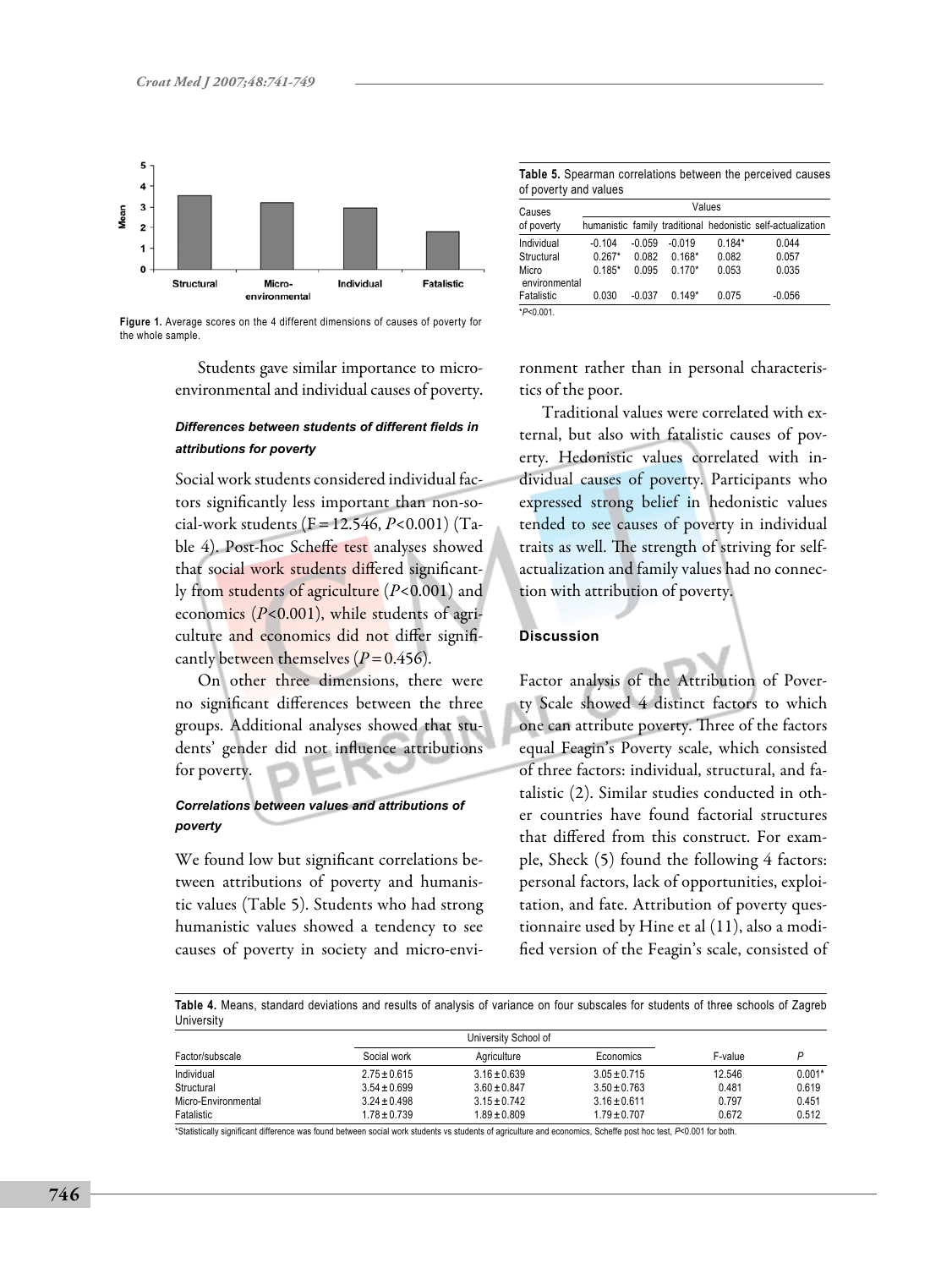the following 5 factors: individualistic (alcohol and drug abuse, laziness); societal-internal to developing nations (overpopulation, government corruption, political instability); societal-external to developing nations (exploitation by foreign countries, global economic system); environmental (poor climate, high rate of disease); and fatalistic (bad luck, will of God). A similar questionnaire by Weiss and Gal (13) measured 3 factors: psychological causes (eg, intra-personal problems, mental difficulties); individualistic causes (eg, individual responsibility is low, they don't want to work); and structural causes (eg, failure of society to create enough jobs, poor people belong to social groups that have been disadvantaged over the years). Cozzarelli's (4) questionnaire consisted of 3 factors: external attributions (eg, failure of the industry to provide enough jobs, being taken advantage of by the rich); internal attributions (eg, lack of effort and laziness by the poor, loose morals); and cultural attributions (eg, the breakdown of the nuclear family, being born into poverty). These environmental influences (cultural attributions) equal our fourth dimension and represent micro-environmental conditions related to immediate social surroundings in which the poor grew up or are living now.

Our results show that, when looking for causes of poverty, participants put most emphasis on structural factors. Many international studies on attributions of poverty have shown that different predictors, such as political processes, economic and cultural factors, and sociodemographic characteristics determine one's inclination toward specific causes of poverty (9,11,15-24). One of the main predictors relevant for the structural factor is a country's political and economic stability, ie, its level of development. There is a tendency in developed countries to overestimate the power of individual factors as opposed to structural, situational, or external factors,

since it is believed that in democratic societies, with equal opportunities for all, individuals are responsible for their own situation. In developing countries there is a greater tendency to attribute causes of poverty to structural factors (5,10).

Social work students, compared with other students, consider individual factors less important. This finding is consistent with international research on differences in attributions of poverty in different professions  $(8,13,25)$ .

All these findings indicate that social workers tend to see causes of poverty in structural factors, ie, give much less importance to individual factors than other participants. These findings are generally interpreted by scholars as reflecting the workers' and students' internalization of the beliefs and desired values of the social work profession. The assumption is that these attitudes provide a solid foundation for the adoption of intervention methods that emphasize the need to address not only individual needs but also environmental influences (13).

Personal values or believing in a certain political ideology (which in fact itself rests on a system of values) can influence the perception of causes of poverty, which was examined in several studies (2,4,26,27). A good example is the protestant work ethics which implies that everyone can succeed according to his or her own efforts (24). Similarly, ideological conservatives are more likely to attribute domestic poverty to individual factors, whereas liberals prefer explanations that emphasize structural or societal causes (2).

Humanistic values, which were emphasized in this research, had a low but statistically significant correlation with structural and environmental factors in perceived causes of poverty. This means that participants who highly value humanistic values such as, for example, helping the poor, the ill, and the social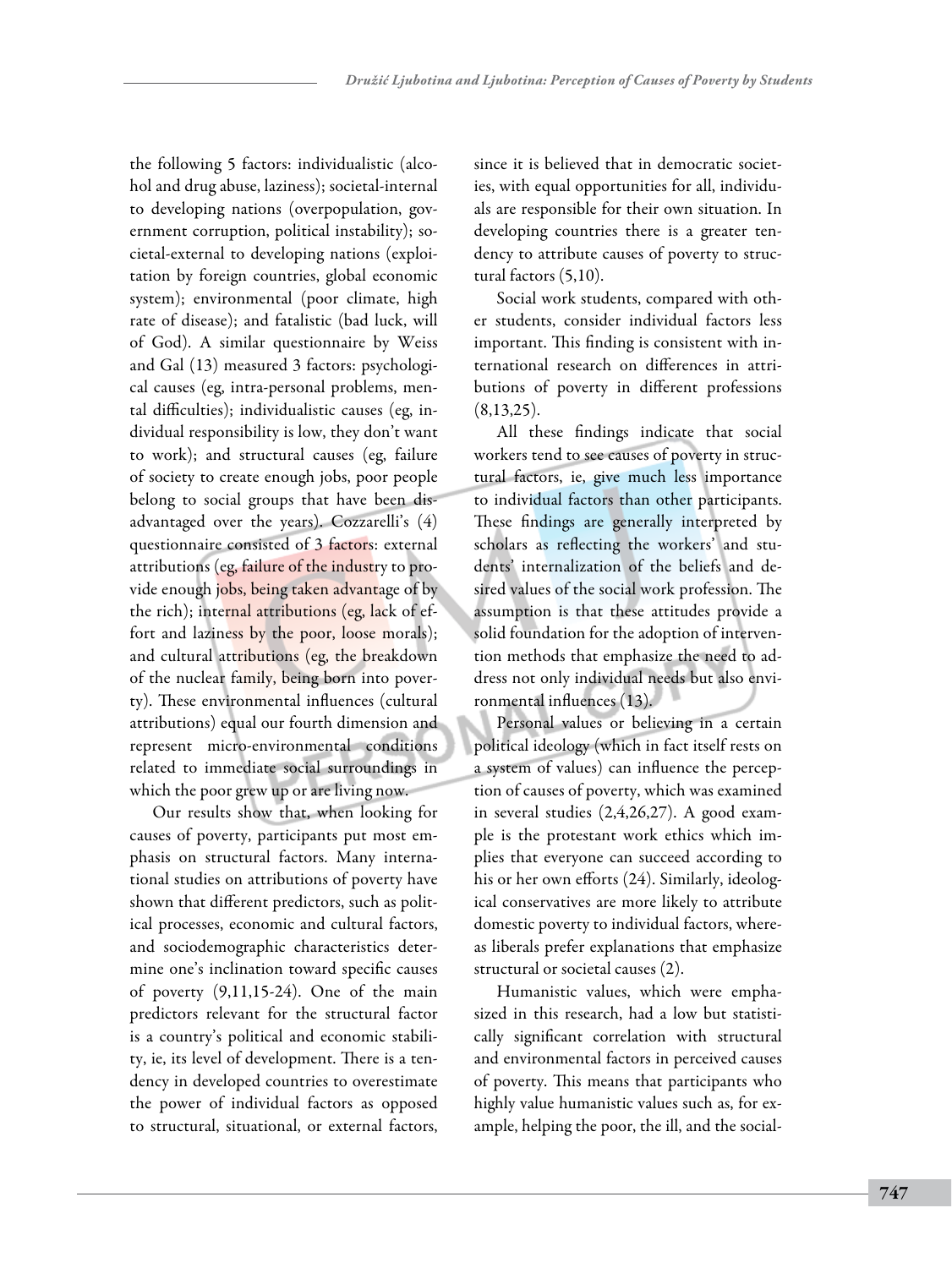ly rejected, or accepting everyone regardless of their ethnic origin or religion, tend to more often blame the society and the conditions in which the poor grew up rather than the poor people themselves. These findings confirm the hypothesis based on literature that there is a connection between one's values and one's social sensitivity. In some fields of humanities and social sciences, it is important for students to understand the causes of social problems if they want to be more efficient in their later professional engagements.

Among students who emphasize hedonistic values (ie, those who are oriented on themselves and life's pleasures, such as money and fun) there is a tendency to see causes of poverty as arising from individual factors, meaning that they believe the poor themselves contributed to or are entirely responsible for their own circumstances.

Traditional values such as "living in one's own country with one's own people" and "acting according to principles of one's faith" had a positive correlation with all 3 external factors – structural, micro-environmental, and fatalistic. No research has yet investigated the connection between one's system of values and attributions of poverty, but it is interesting to note that one of the predictors of attributing poverty to individual factors in the USA is personal endorsement of conservative ideology, which places great emphasis on traditional values (nation, religion, etc). Therefore, if we compare our findings with those obtained in the USA, we can conclude that they are completely different (2,4,28-32). This can be attributed to several factors: 1) our participants are completely homogenous regarding age and education; 2) it is possible that the dimension of traditional values in this questionnaire does not include all the possible ways to measure traditional values in an individual; and 3) the war and political and economic transition may have contributed to social sensitivity. It is also

possible that young people are generally more sensitive to social inequalities.

The main limitation of this study is its limited possibility to generalize findings. Our conclusions relate only to students of three different subjects at the University of Zagreb, and further research is necessary in order to explore perceived causes of poverty in other students, as well as in young people with lower levels of education. Aside from that, it should also be examined how older population perceives the poor and causes of poverty. We should also ask the poor and see what they see as the main cause of their economic circumstances.

Research into the attitudes toward poverty could serve as a good guideline for the creators of social policies focused at preventing or helping eradicate poverty.

#### **References**

- 1 Halman L, van Oorschot W. Popular perceptions of poverty in Dutch society. Tilburg: Tilburg University; 1999.
- 2 Feagin JR. Poverty: we still believe that God helps those who help themselves. Psychol Today. 1972;1:101-29.
- 3 Wilson G. Toward a revised framework for examining beliefs about the causes of poverty. Sociol Q. 1996;37:413-28.
- 4 Cozzarelli C, Wilkinson AV, Tagler MJ. Attitudes toward the poor and attributions for poverty. J Soc Issues. 2001;57:207- 27.
- 5 Palomar Lever J. The subjective dimension of poverty: a psychological perspective. Proceedings of International conference: The many dimensions of poverty. 2005 Aug 29- 31; Brasilia, Brazil. Brasilia: International Poverty Centre; 2005.
- 6 Morcol G. Lay explanations for poverty in Turkey and their determinants. J Soc Psychol. 1997;137:728-38.
- Chafel JA. Societal images of poverty: child and adults beliefs. Youth Soc. 1997;28:432-63.
- 8 Sun AP. Perceptions among social work and non-social work students concerning causes of poverty. J Soc Work Educ. 2001;37:161-73.
- 9 Nasser R, Abouchedid K, Khashan H. Perceptions of the causes of poverty comparing three national groups: Lebanon, Portugal, and South Africa. Curr Res Soc Psychol. 2002;8:1- 14.
- 10 Abouchedid K, Nasser R. Attributions of responsibility for poverty among Lebanese and Portugese university students: a cross-cultural comparison. Soc Behav Pers. 2002;30:25-36.
- 11 Hine DW, Montiel CJ, Cooksey RW, Lewko JH. Mental models of poverty in developing nations: a causal mapping analysis using Canada-Philippines contrast. J Cross Cult Psychol. 2005;36:1-21.
- Kreidl M. Perceptions of poverty and wealth in western and post-communist countries. Soc Justice Res. 2000;13:151-76.